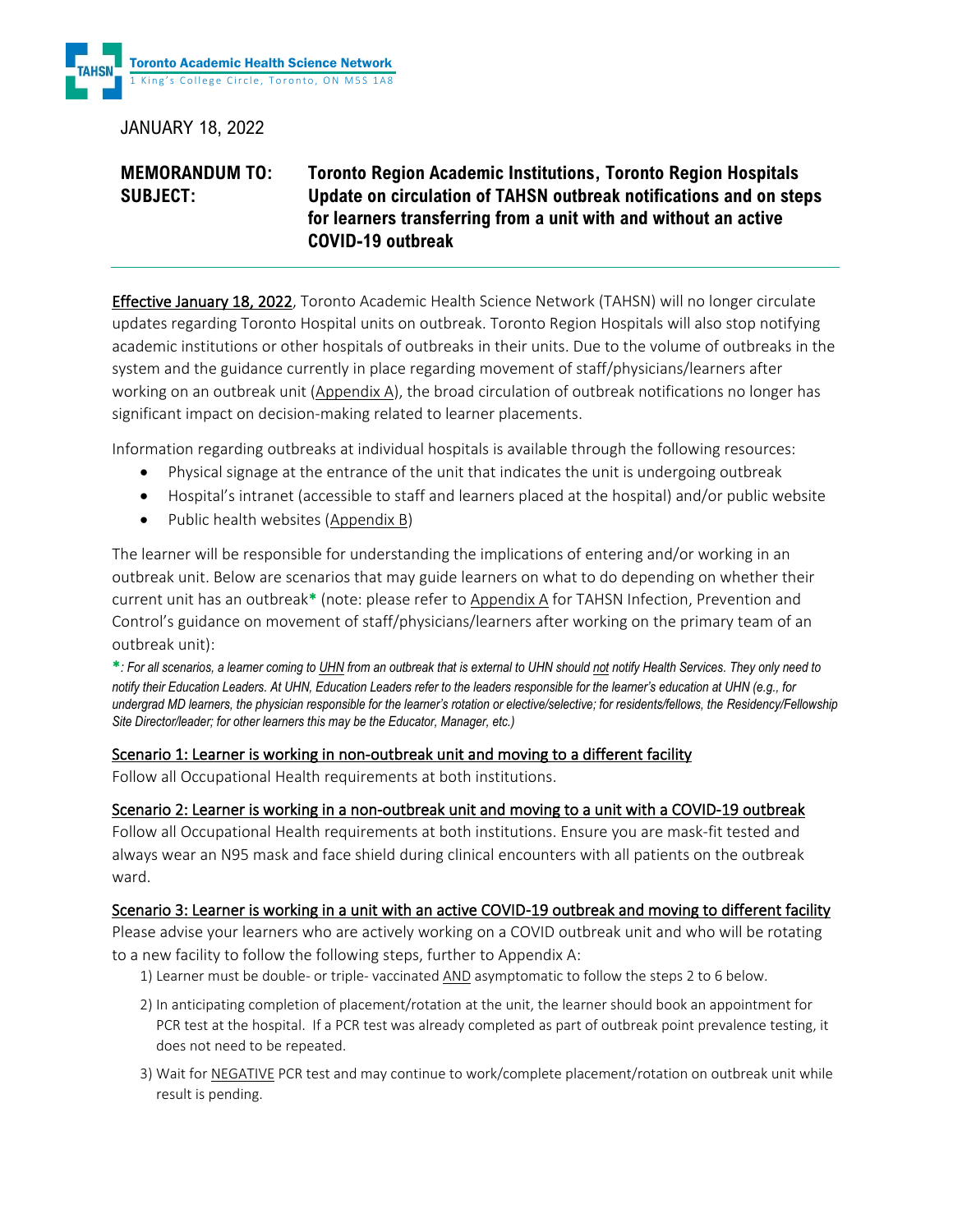

- 4) Once PCR test is confirmed negative, the learner is immediately fit to start work at new facility, but must inform the facility for further directions. The new facility will provide specific directions that will either advise contacting Occupational Health & Safety (e.g., email photo or copy of negative PCR result to Occupational Health and Safety) or advise contacting the Education leader at the new facility and uploading of PCR test may not be required.
- 5) Learner must practice work isolation protocols for a period of 10 days from last day worked on the outbreak unit (see attached) and follow any other specific requirements communicated by Occupational health and Safety of the new facility.
- 6) If any symptoms develop, the learner should be excluded immediately, undergo repeat PCR testing, and not return to work until cleared by Occupational Health and Safety team of the new facility.

Sincerely,

### *Dr. Jacqueline James*

*Co-Chair, Toronto Hospital Education Table Vice President Education, Sinai Health System* 

### *Dr. Rahim Karim*

*Co-Chair, Toronto Hospital Education Table Associate Vice President, Applied Research, Hyflex Learning and Academic Partnerships, Centennial College*

#### *Heather McPherson*

*CEO Lead, TAHSN Education Committee President & Chief Executive Officer, Women's College Hospital* 

### *Dr. Patricia Houston*

*Co-Chair, TAHSN Education Committee Acting Dean, Temerty Faculty of Medicine*

## *Dr. Ari Zaretsky*

*Co-Chair, Toronto Hospital Education Table Vice President Education, Sunnybrook Health Sciences Centre*

### *Hillary Chan*

*Advisor, Toronto Academic Health Science Network*